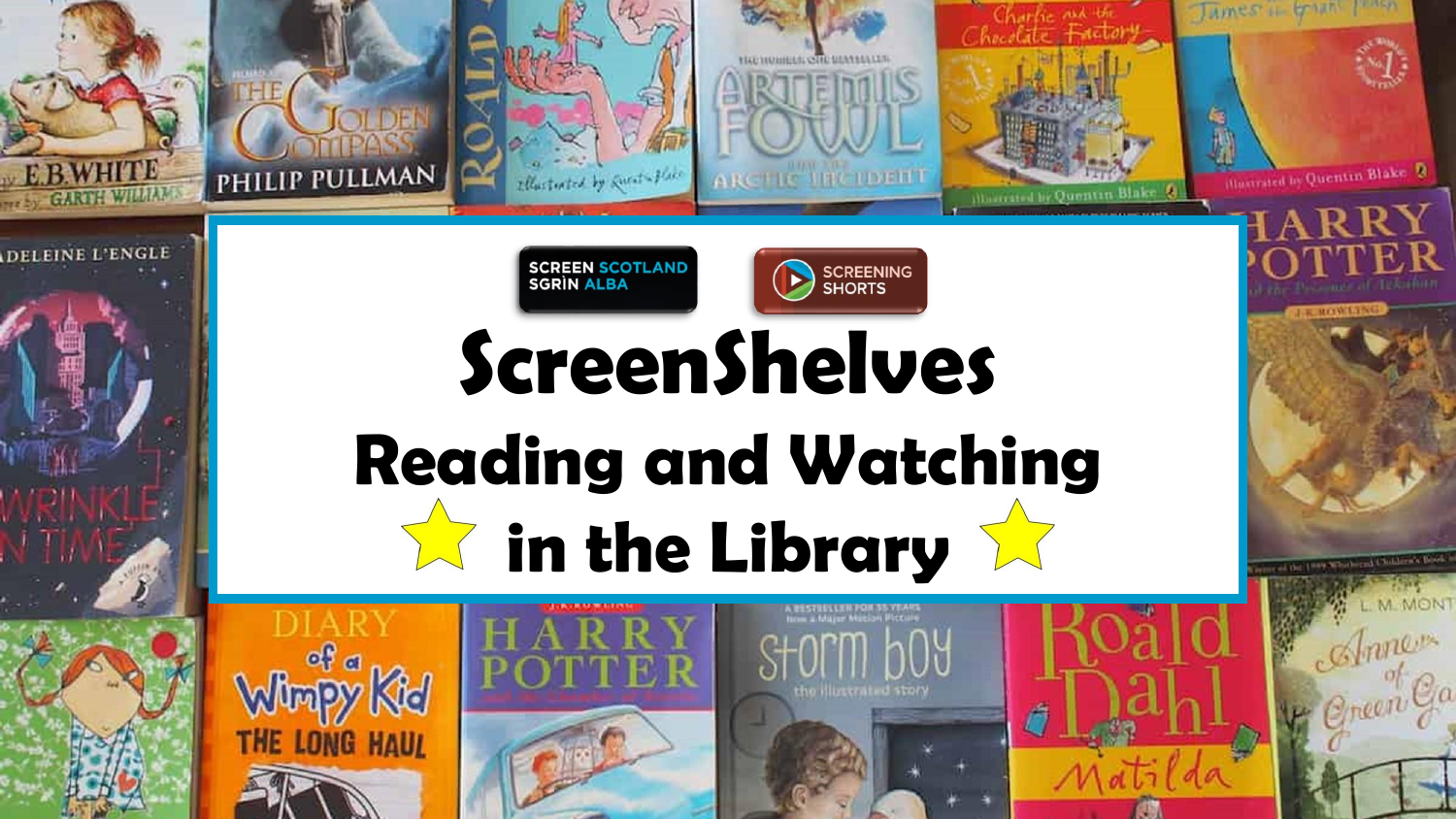#### **How It Works**

- Did you know that you can read books and films in very similar ways?
- You can still examine character, setting, plot, theme and genre.
- But while, in a book, you might be looking for **word choice, imagery** or **sentence structure**, with a film you can look at **mise-en-scène, camerawork, editing** or **sound**.
- This scheme rewards you for completing different tasks after either reading a book – or reading a film.
- Each task you complete gets you a number of stars. Try to get as many stars as possible over the year!
	- You'll find dozens of short films on [Screening Shorts,](https://screeningshorts.org.uk/) alongside a glossary of screen techniques and guides on how to analyse a film.

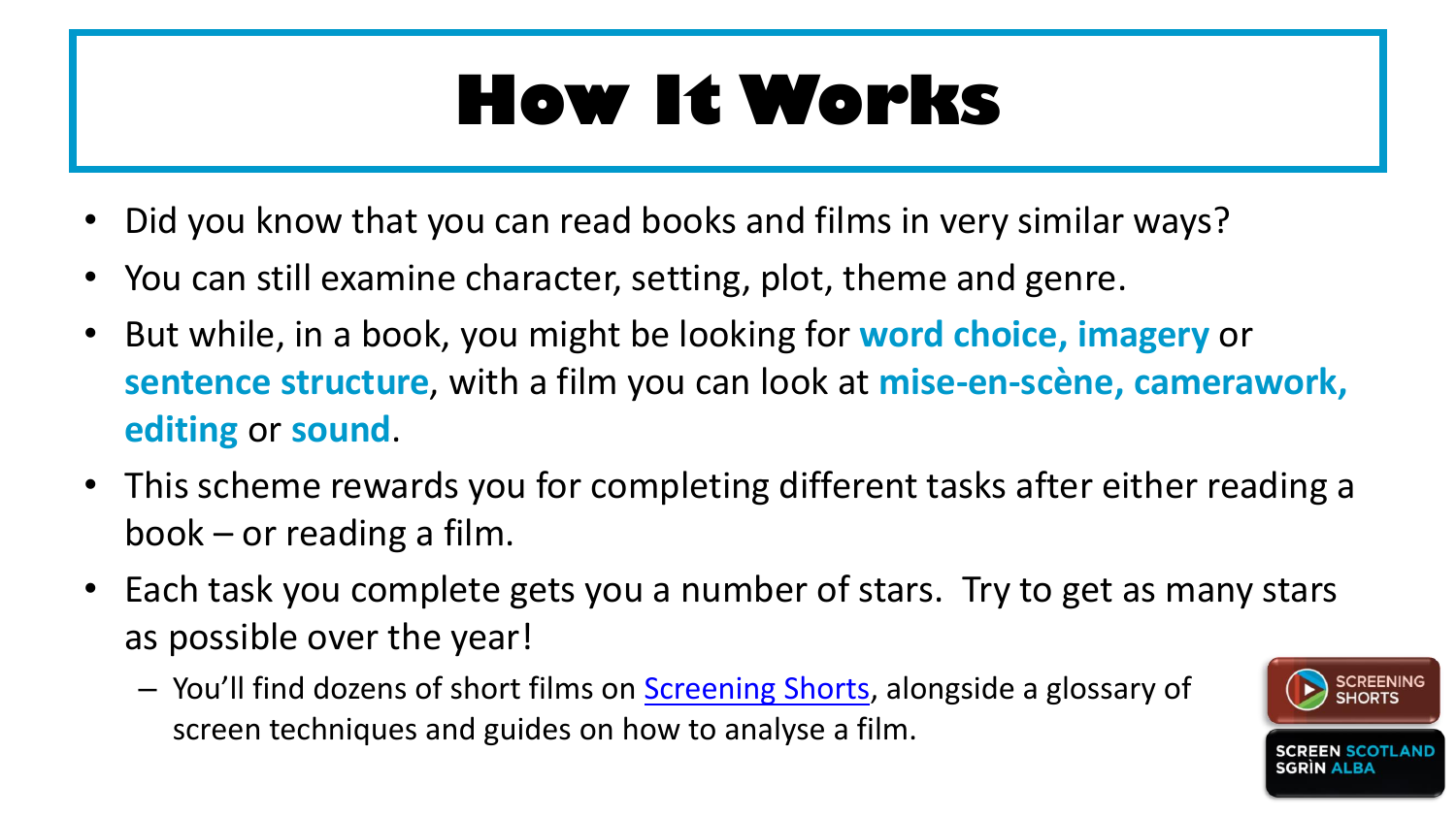

**SCREEN SCOTLAND** SGRÌN ALBA



**Awards**

**Bronze** 5 Stars

**Silver** 10 Stars **Gold**

15 Stars

When you finish a book or film, complete a task to earn stars.

**1 Star Tasks:**  Comic Strip, Design a New Cover/Poster

**2 Star Tasks:**  Book/Film Review, Character Study

**3 Star Tasks:** 

Theme Timeline, Influence Study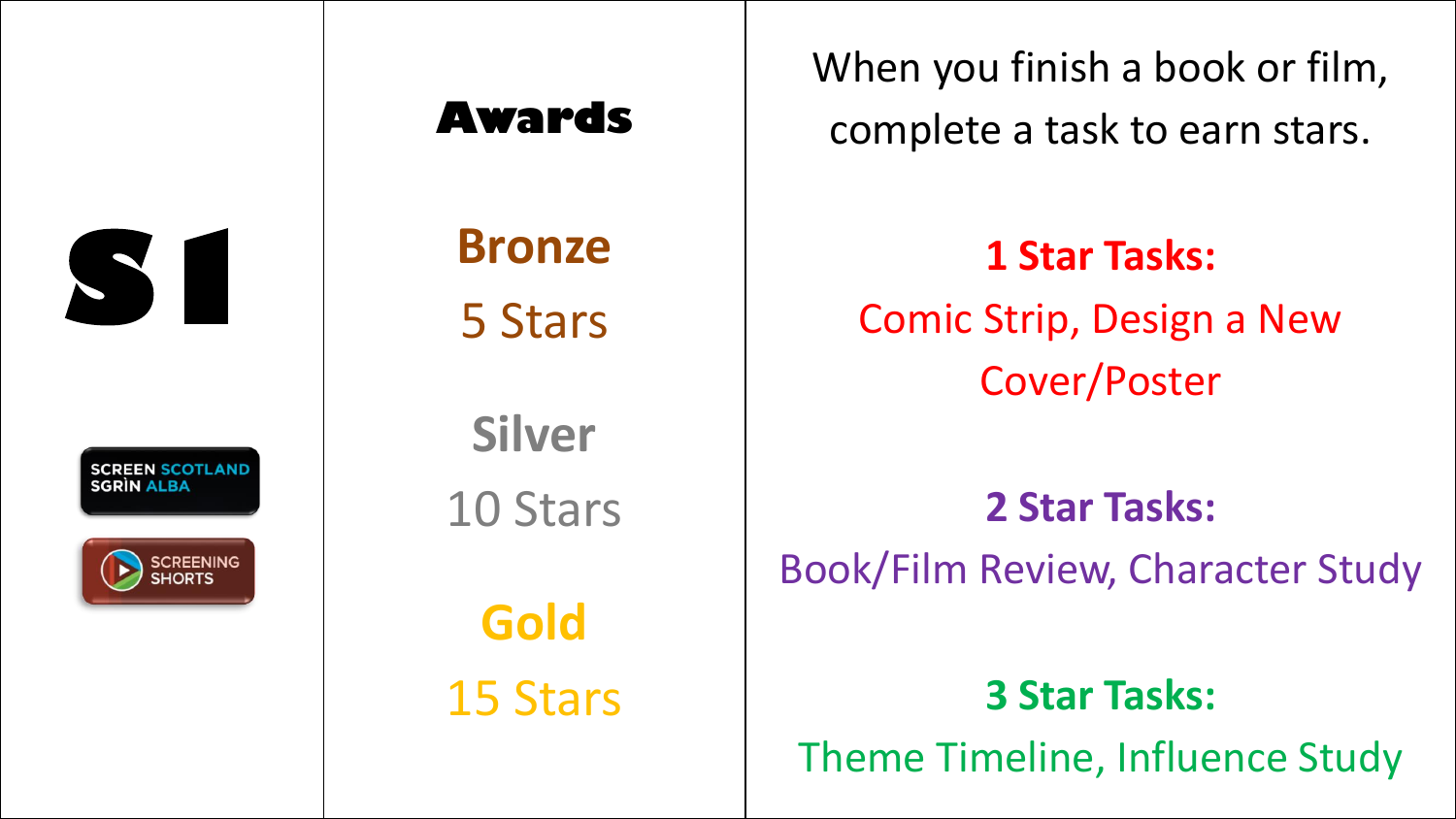#### **Comic Strip**



- Write and draw a **6-box comic strip** that sums up the story.
- **Example: 'Shrek' (Andrew Adamson and Vicky Jenson, 2001).**

| $1.$ Shrek is an ogre who lives in a<br>swamp and likes to live alone.                                 | $2 \cdot$ Lord Farquaad, a villain, makes<br>Shrek go on a quest to rescue<br>Princess Fiona, who he wants to<br>marry | $3.$ Shrek and his new sidekick,<br>Donkey, rescue Princess Fiona from<br>a tower and the dragon who<br>guards her $\cdot$ |
|--------------------------------------------------------------------------------------------------------|------------------------------------------------------------------------------------------------------------------------|----------------------------------------------------------------------------------------------------------------------------|
| 4. Shrek and Princess Fiona fall                                                                       | $5.$ Shrek realises he needs to fight                                                                                  | Shrek discovers Fiona is an<br>$6 \cdot$                                                                                   |
| in love on the journey home but<br>Fiona still agrees to marry Lord<br>Farquaad because of her secret. | for Fiona and stops the wedding.                                                                                       | ogre too and is very happy! They<br>$qet$ married $\cdot$                                                                  |

**OTLAND**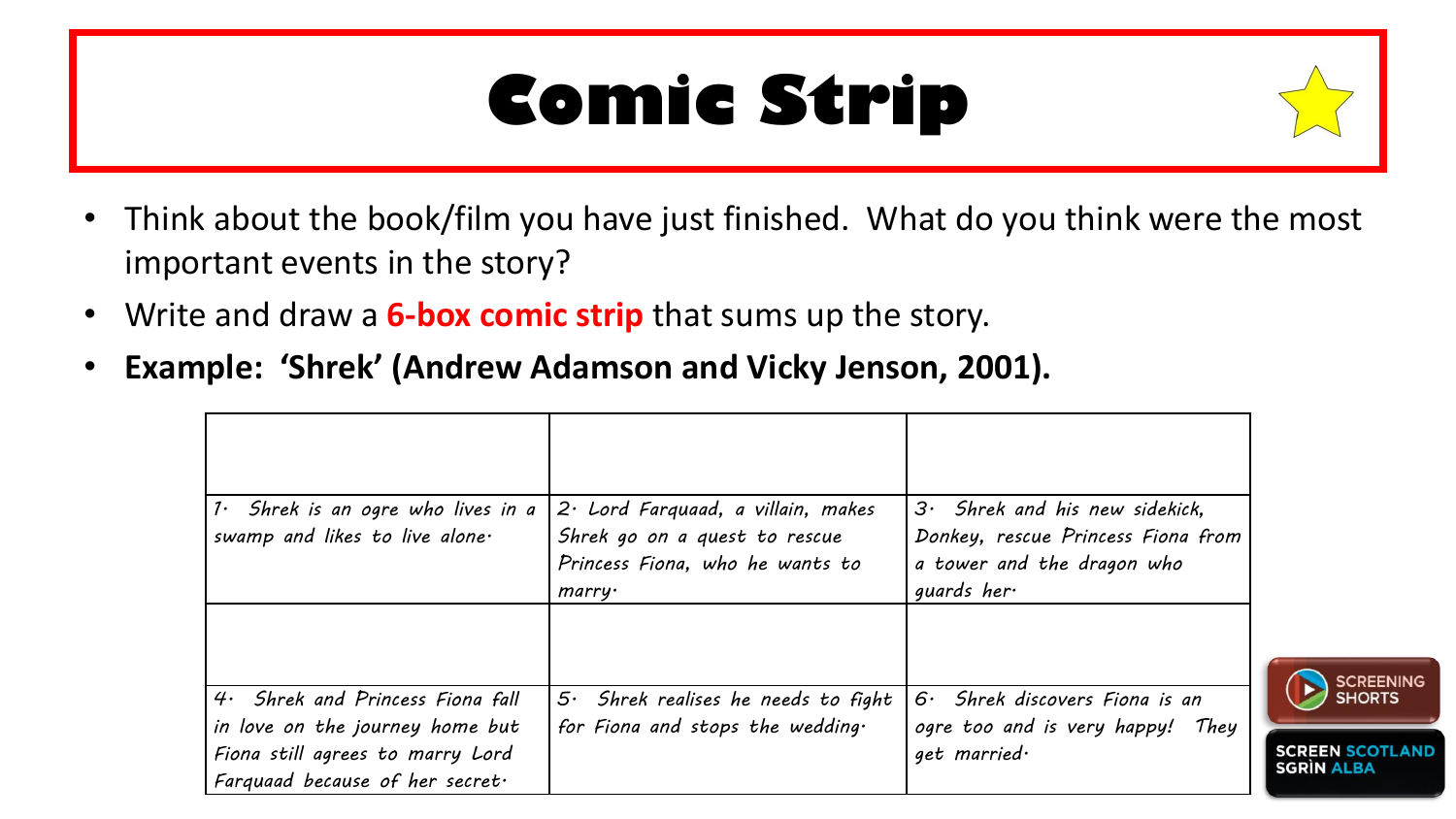#### **Design a New Cover**

- Look at the cover of the book you have just finished. Do you think it does a good job of catching your eye?
- Look at these two covers. Which one is the best? Think about different aspects like...
	- *tag line font colours pictures*
- Design a new cover for the book you have read.
- Consider the following things in your design:
	- **colours that reflect the book's mood**
	- **appropriate font**
	- **pictures that suggest what the story is about**
	- **eye-catching tag line**









SGRIN ALBA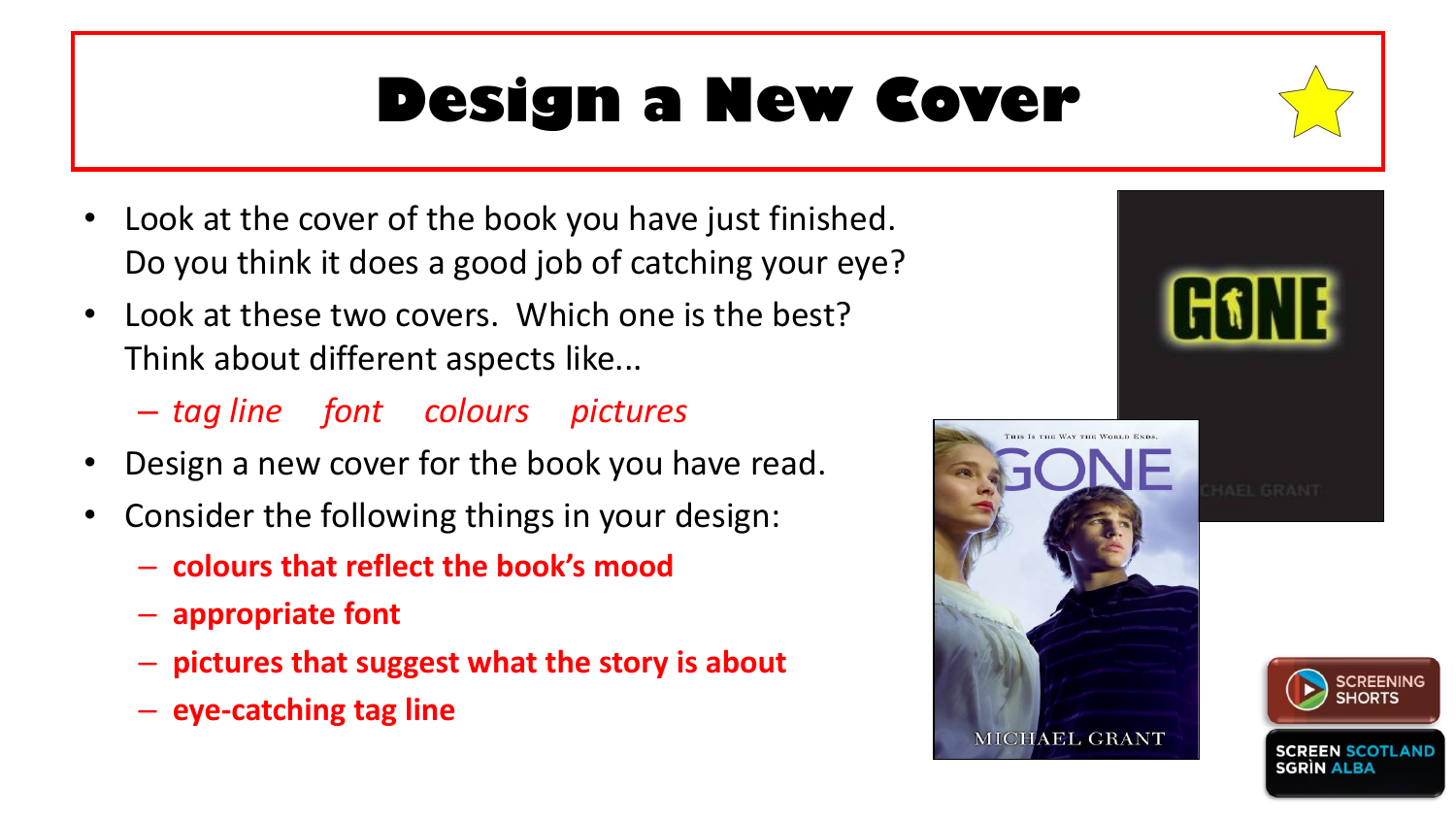#### **Design a New Poster**

- Look at the poster for the film you have just finished. Do you think it does a good job of catching your eye?
- Look at these two posters. Which one is the best? Think about different aspects like...
	- *tag line font colours pictures*
- Design a new poster for the film you have watched.
- Consider the following things in your design:
	- **colours that reflect the film's mood**
	- **appropriate font**
	- **pictures that suggest what the story is about**
	- **eye-catching tag line**





SGRÍN ALBA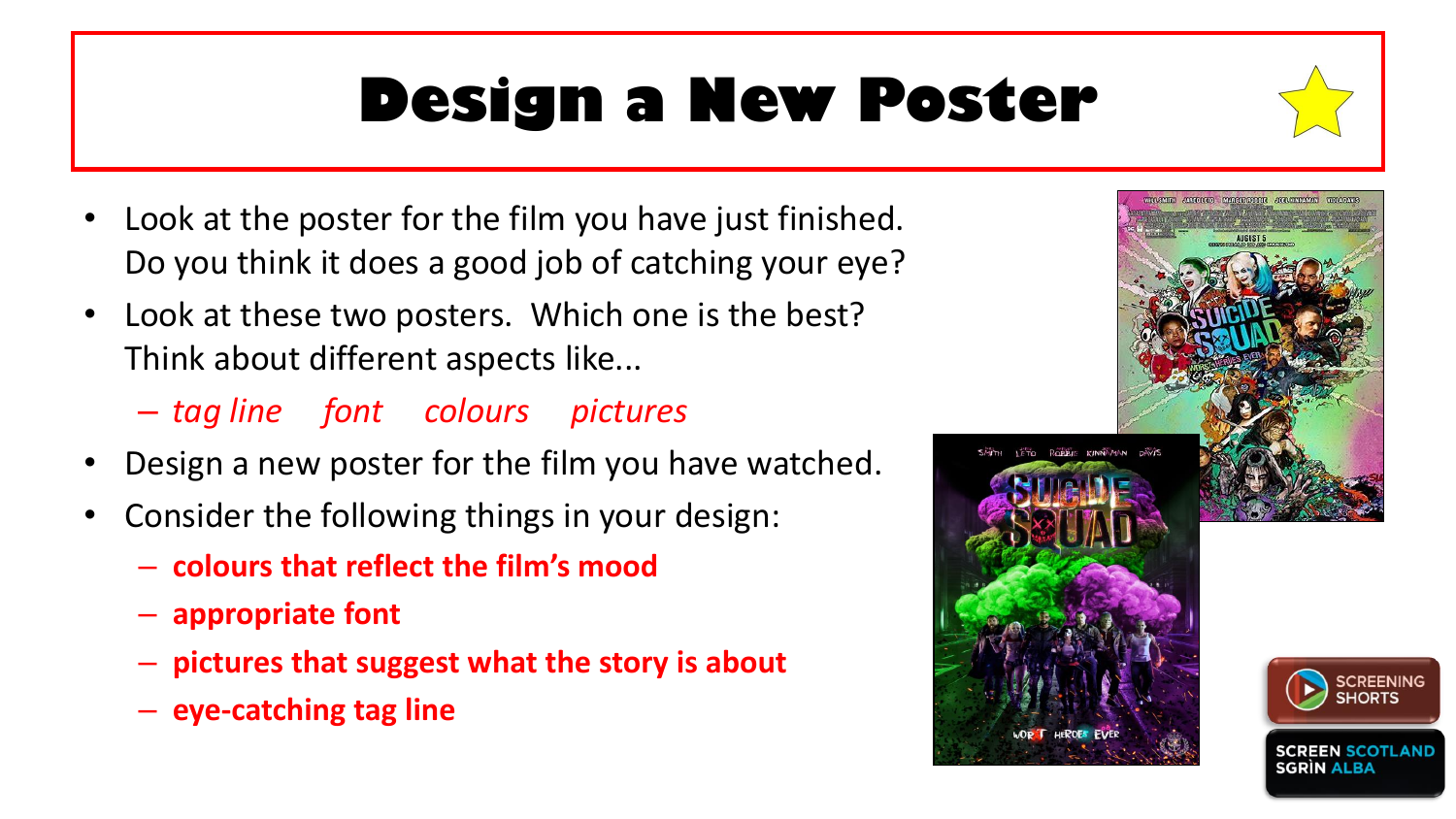#### **Book Review**



- Write a review of the book you have just read.
- Think carefully about each section and write thoughtful and interesting comments.
- The sections are:
- **1. Introduction:** Title, author, publication date, genre, why it's an important/interesting book.
- **2. Plot summary:** Main events, which moment was most interesting and why.
- **3. Character:** Most interesting character, what you learned about them, what makes them interesting.
- **4. Setting:** Most interesting setting, what impression you get of it, what makes it interesting.
- **5. Language:** One scene/moment with clever use of word choice, imagery or sentence structure, what technique is used and its effect.
- **6. Evaluation:** Who you think the book was written for, its theme, if you liked the book.

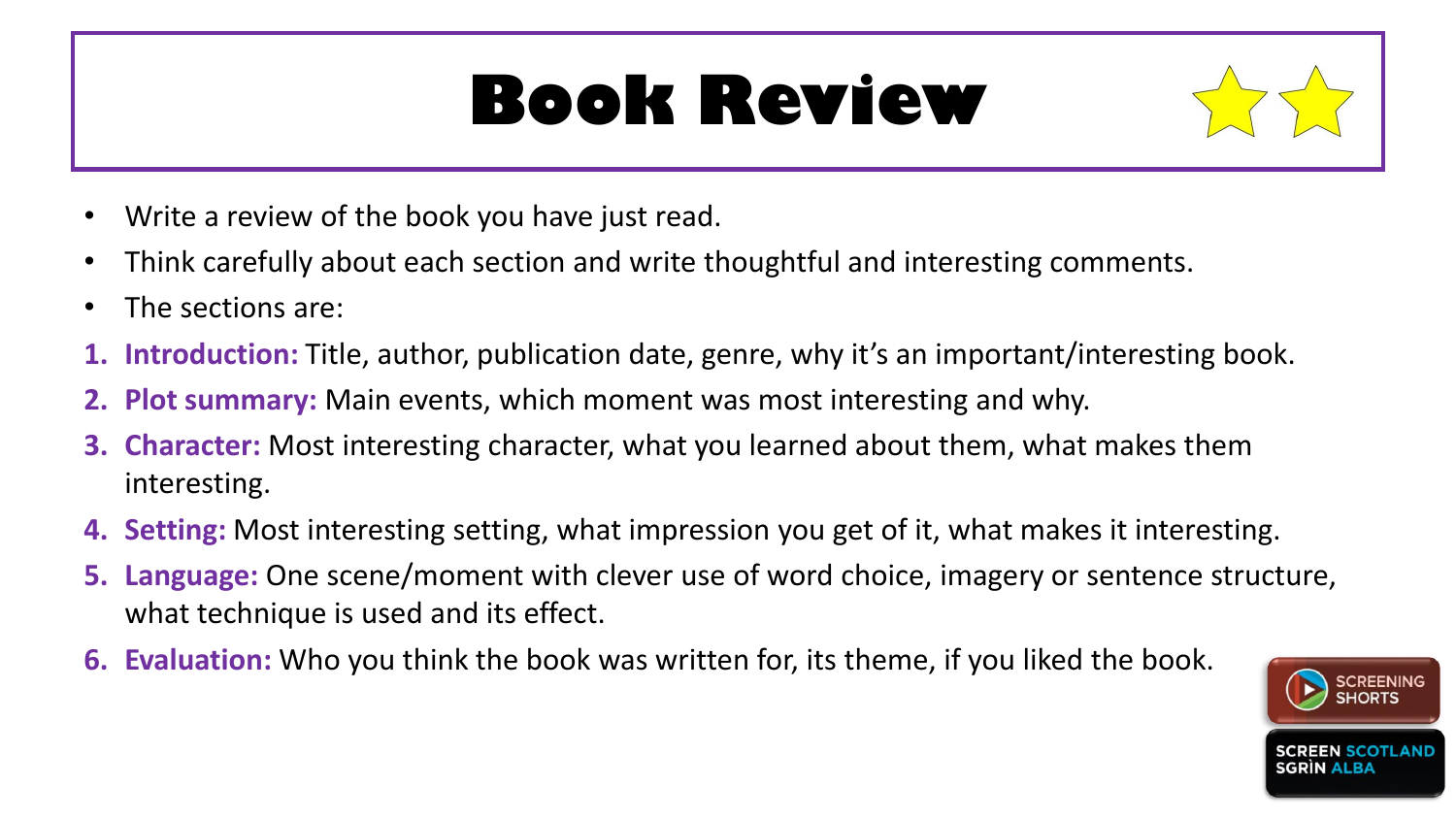#### **Film Review**



- Write a review of the film you have just watched.
- Think carefully about each section and write thoughtful and interesting comments.
- The sections are:
- **1. Introduction:** Film title, director, release date, genre, why it's an important/interesting film.
- **2. Plot summary:** Main events, which moment was most interesting and why.
- **3. Character:** Most interesting character, what you learned about them, what makes them interesting.
- **4. Setting:** Most interesting setting, what impression you get of it, what makes it interesting.
- **5. Language:** One scene/moment with clever use of mise-en-scène, camerawork, editing or sound, what technique is used and its effect.
- **6. Evaluation:** Who you think the film was made for, its theme, if you liked the film.

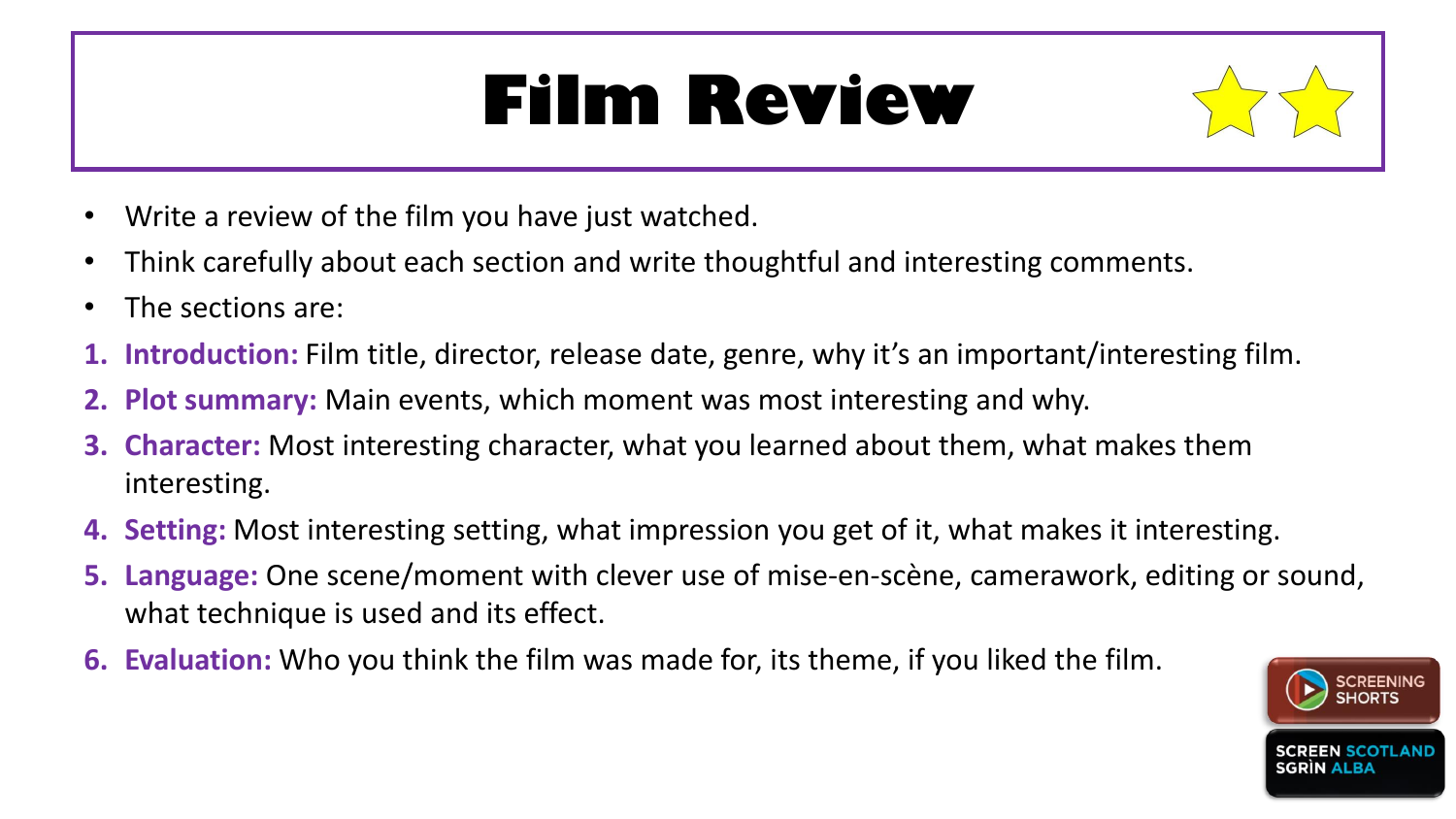### **Character Study**

- Think about a character in your book/film who you found especially interesting.
- Find **four** examples (quotations, actions) from your book/film that reveal something about the character's:
	- **appearance**
	- **personality**
	- **hopes**
	- **beliefs**
	- **relationships with others**
- Explain what that example reveals about the character.

| <b>Example</b> | <b>What it reveals</b> |  |  |
|----------------|------------------------|--|--|
|                |                        |  |  |
|                |                        |  |  |
|                |                        |  |  |
|                |                        |  |  |
|                |                        |  |  |

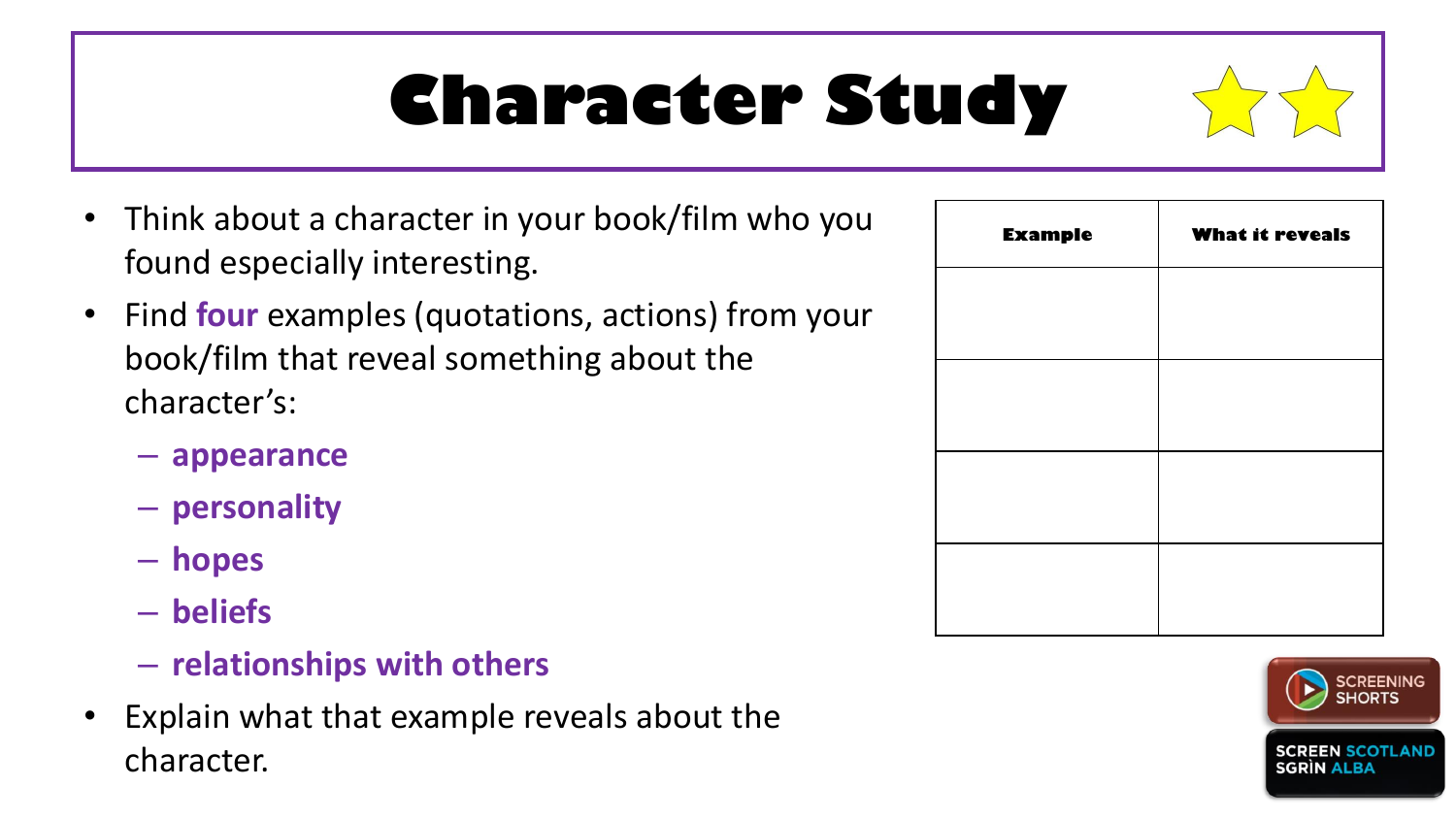## **Theme Timeline**



- For example, in the 'Harry Potter' books and films the following themes can be found:
	- Coping with the loss of family
	- Battle between good and evil
	- Importance of friendship
	- Doing your duty
	- Fear
- **What themes can you find in your book/film?**
- Circle or highlight the themes that you think appear in your book/film.
- Create a timeline that lists **six key events/examples** from the book/film that demonstrate that theme.
- Explain what the writer/filmmaker is teaching us about the theme at each point.

| ambition          | beauty     | betrayal | courage  | crime                | death       |
|-------------------|------------|----------|----------|----------------------|-------------|
| destiny           | family     | fear     |          | freedom   friendship | good & evil |
| guilt             | happiness  | hate     | history  | hope                 | justice     |
| <b>loneliness</b> | love       | loyalty  | morality | nature               | peace       |
| poverty           | punishment | racism   | religion | revenge              | truth       |

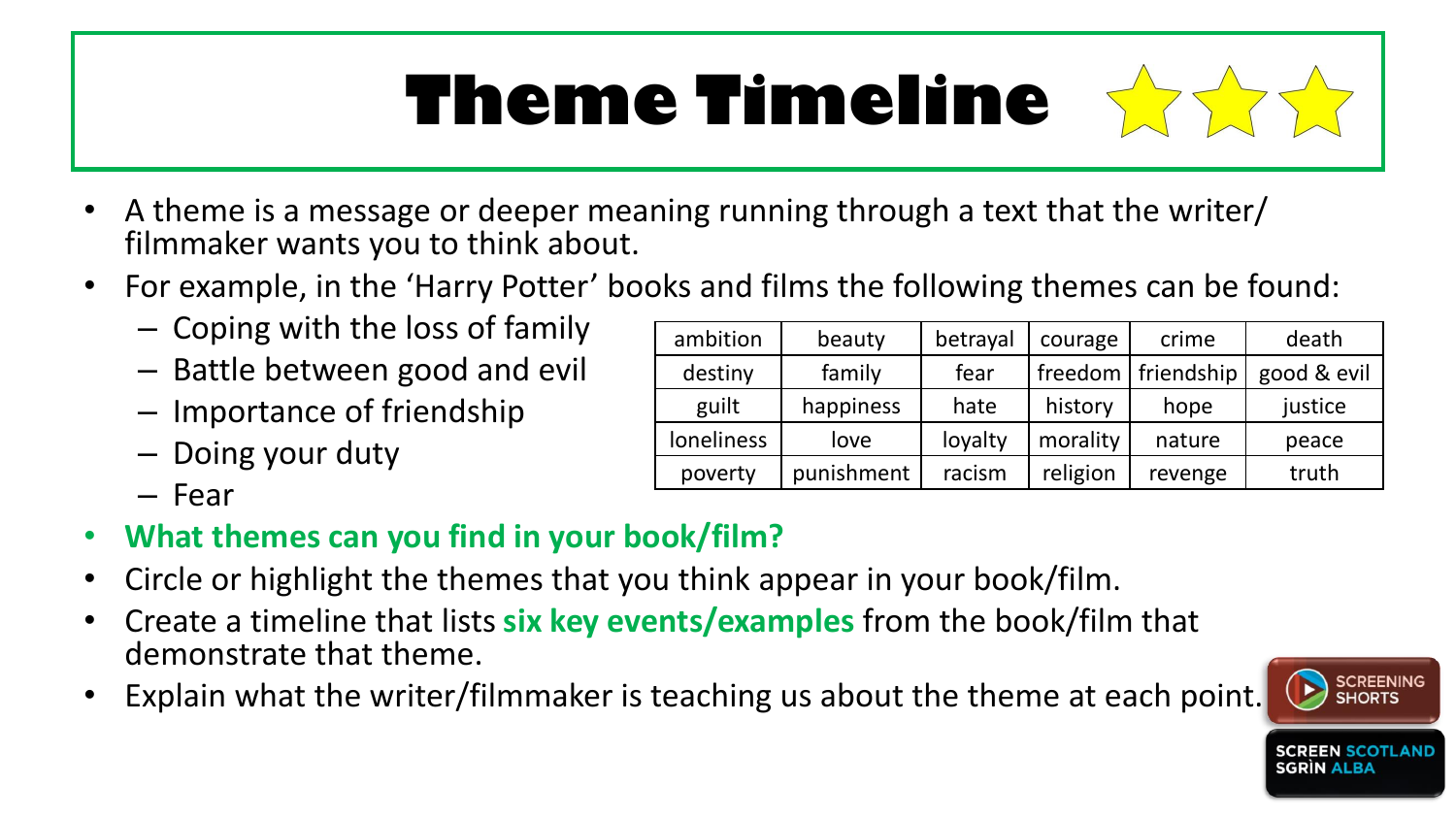### **Influence Study**

- Think carefully about the book/film you have finished.
- Look for examples of how that book/film could intentionally or unintentionally influence the reader or viewer's behaviour or attitudes.
	- This could be in a positive way (encouraging people to take action etc.) or a negative way (e.g. encouraging sexism or racism etc.)
- What messages might someone take away from the book/film?
- Present your ideas as a **PowerPoint, poster** or **pamphlet**.
	- Or you could edit your own film together with clips from your studied film, adding a voiceover explaining the influence!

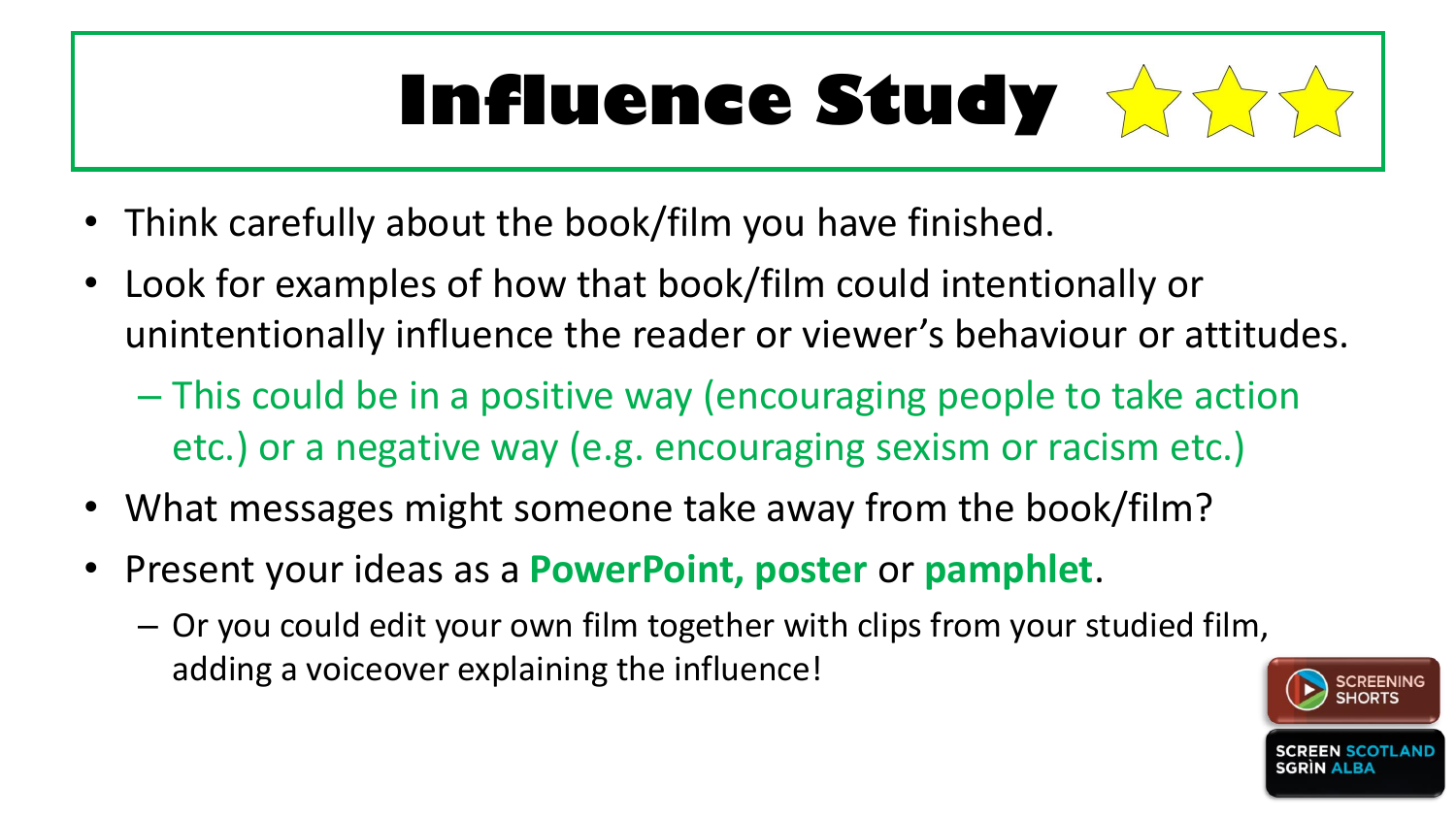### **Prizes!**

- **Everyone** who achieves a Bronze, Silver or Gold award will be rewarded with a Certificate of Achievement.
- The **best Gold candidate in each class** will win a small prize.
- The **best Gold candidate in the whole year group** will win a big prize!







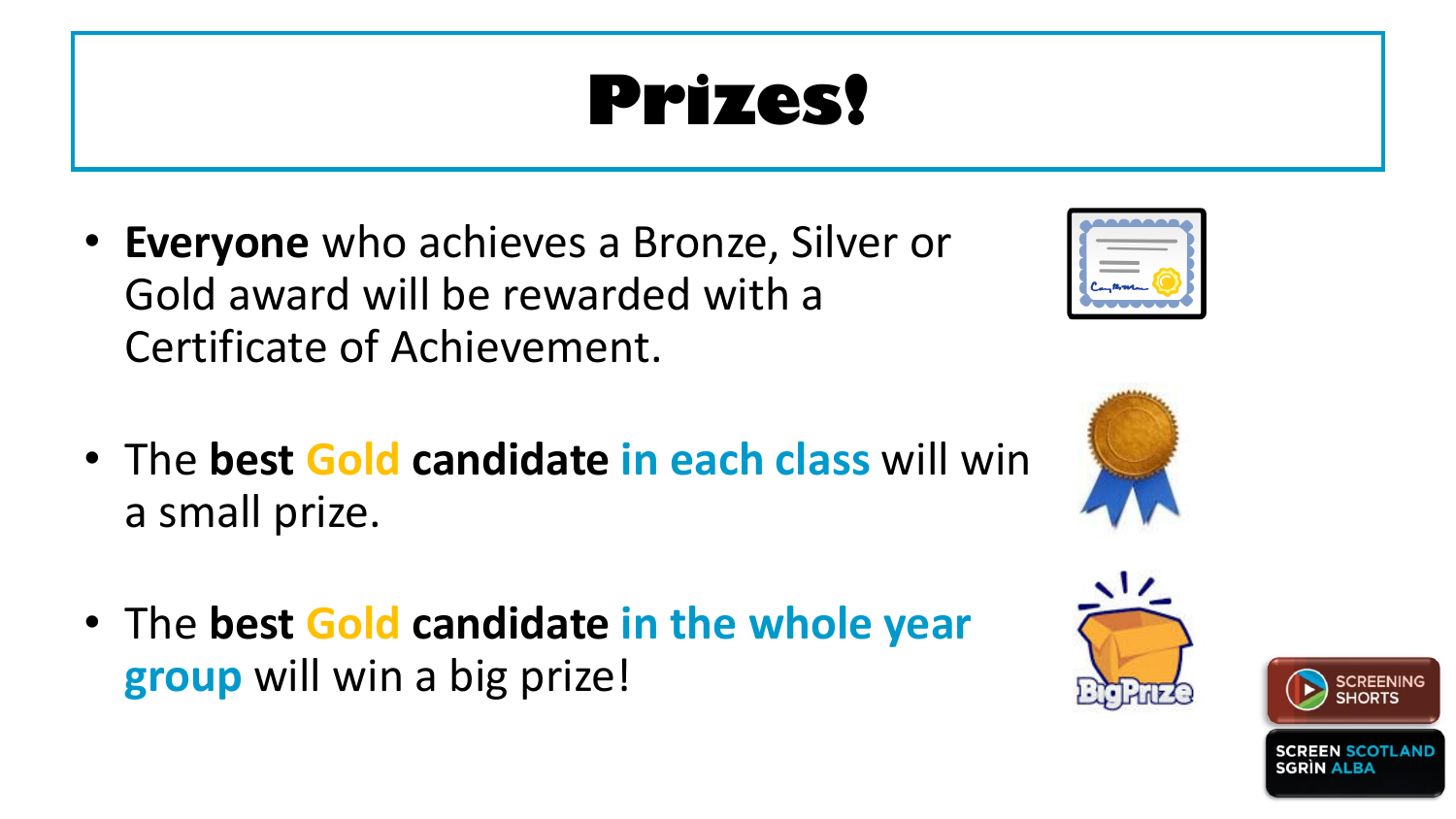

SGRÍN ALBA

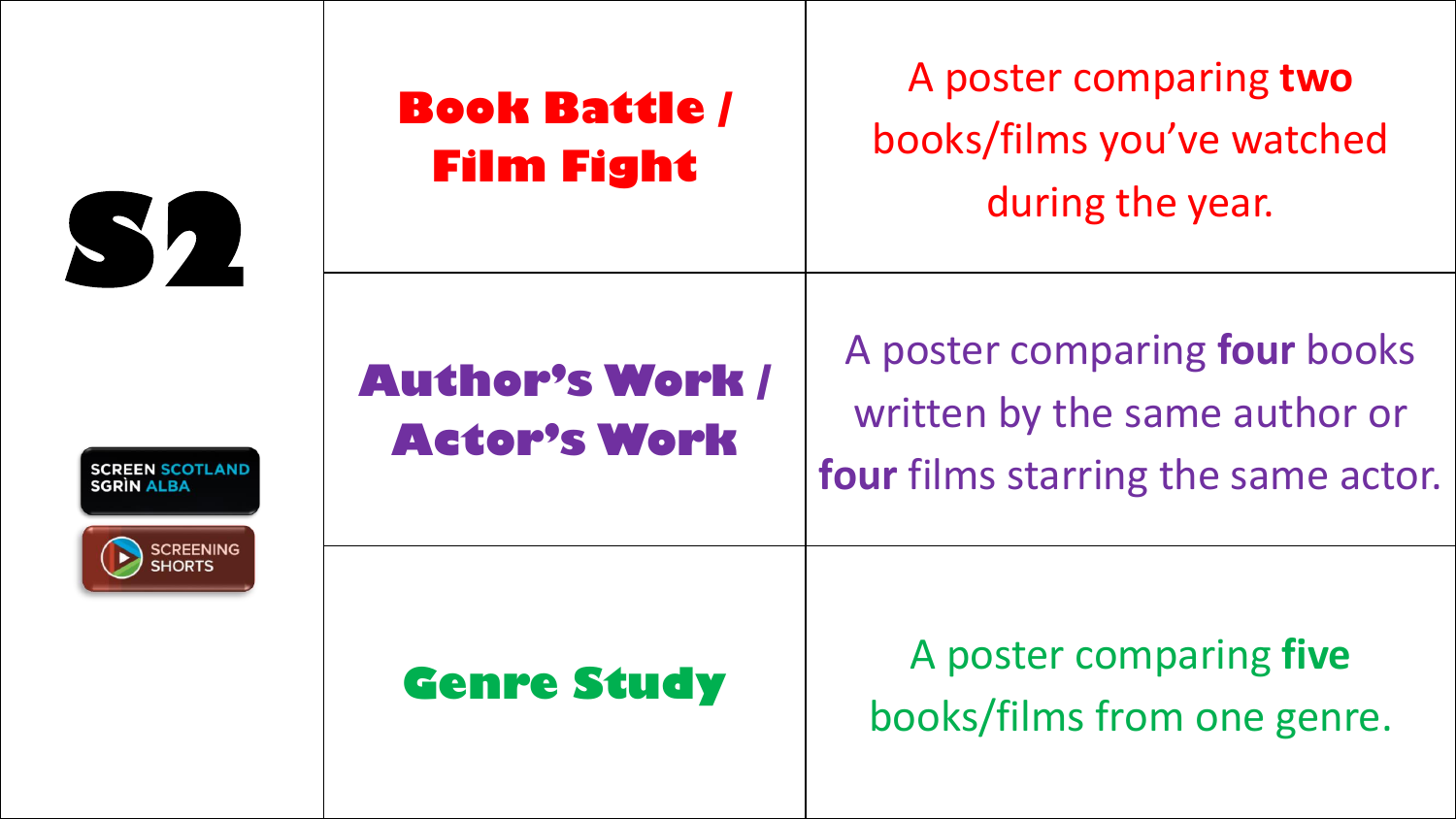#### **Book Battle**

- Over the year, read **two** books.
- When you finish each book, take **notes** on:
	- **1. Character:** Who is your favourite/least favourite character? Why?
	- **2. Setting:** What is the time/place setting? What does it add to the story?
	- **3. Language:** Are there any exciting passages of word choice, imagery or sentence structure? Give an example.
	- **4. Genre:** What genre is the film? Is it a good example of that genre? Why (not)?
	- **5. Theme:** What do you think the theme is? What message is the writer trying to get across to the reader?
- Provide some **evidence** for your opinions in the form of examples or quotations.
- **By the end of the year, use your notes to design a poster which compares the two books and says which book you preferred and why.**

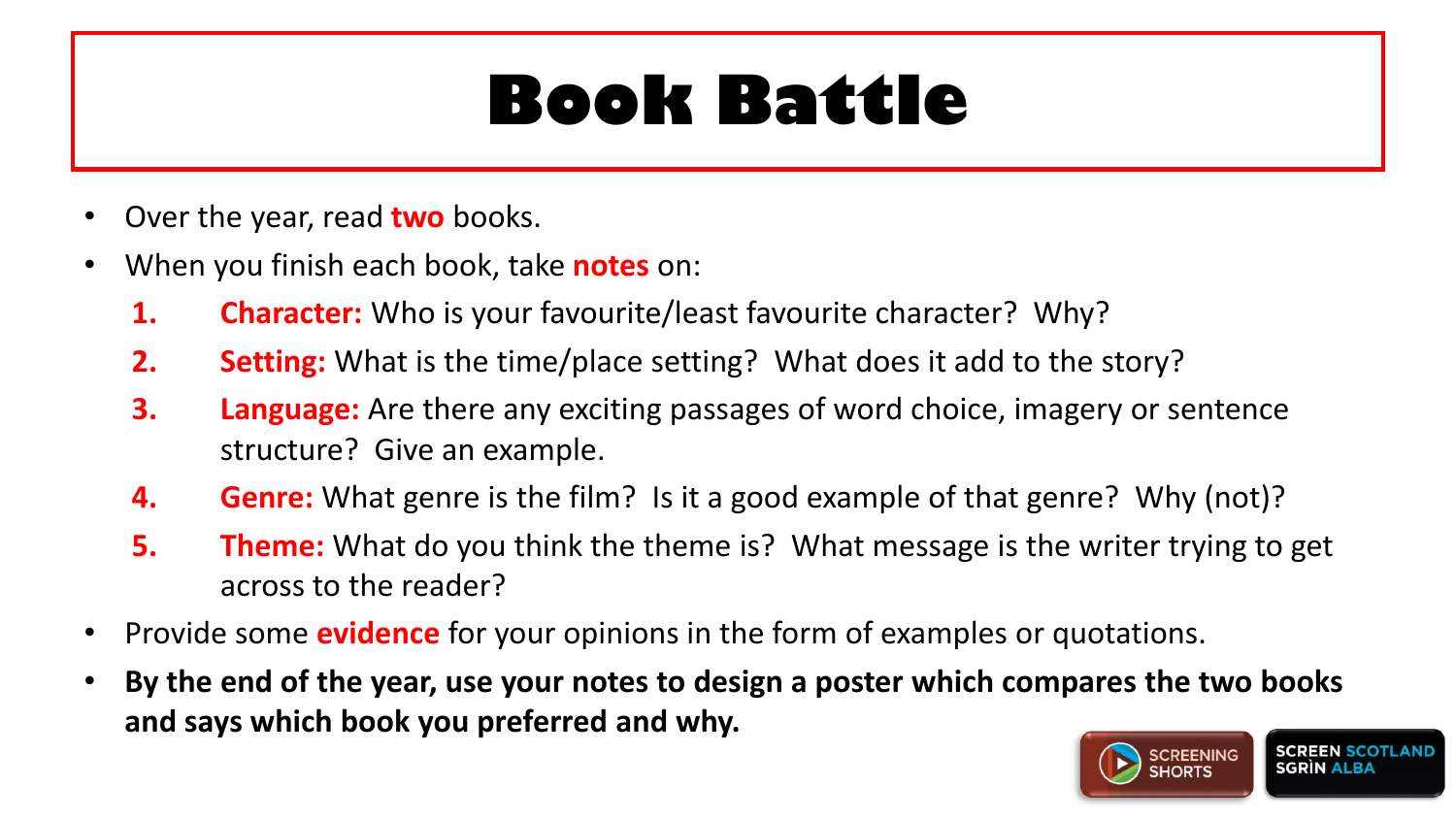### **Film Fight**

- Over the year, watch **two** films.
- When you finish each film, take **notes** on:
	- **1. Character:** Who is your favourite/least favourite character? Why?
	- **2. Setting:** What is the time/place setting? What does it add to the story?
	- **3. Language:** Are there any exciting moments using mise-en-scène, camerawork, editing or sound? Give an example.
	- **4. Genre:** What genre is the film? Is it a good example of that genre? Why (not)?
	- **5. Theme:** What do you think the theme is? What message is the director trying to get across to the audience?
- Provide some **evidence** for your opinions in the form of examples.
- **By the end of the year, use your notes to design a poster which compares the two films and says which film you preferred and why.**

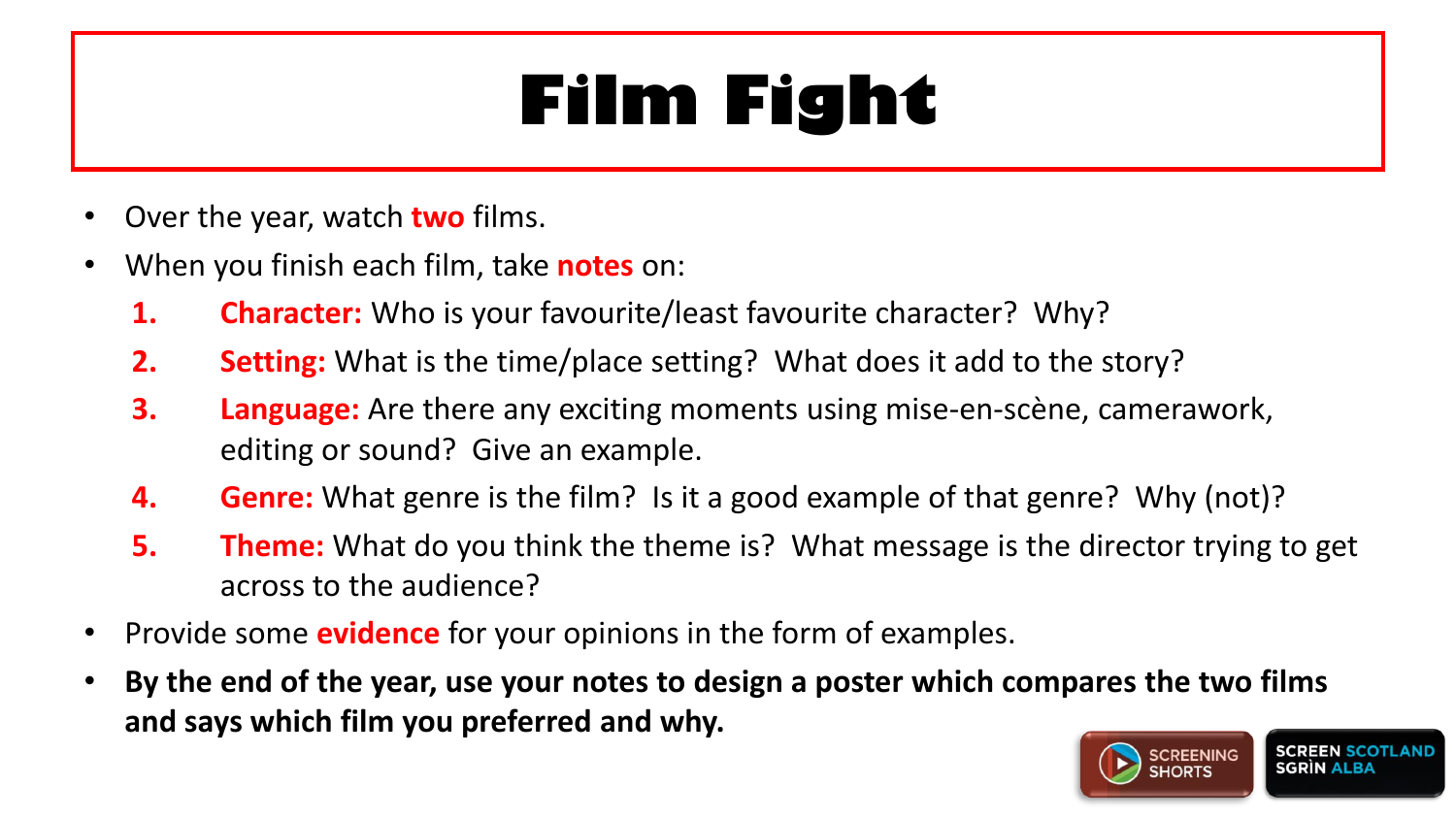### **Author's Work**

- Over the year, choose an author and read **four** books written by them.
- When you finish each book, take **notes** on:
	- **1. Character:** What types of character are there? Which one do you find the most interesting? Why?
	- **2. Setting:** What is the time/place setting? What does it add to the story? Does it add to the mood or atmosphere? Does a similar setting pop up in more than one book?
	- **3. Language:** Are there any exciting moments using word choice, imagery or sentence structure? What is their effect?
	- **4. Genre:** What genre is the book? Does that author seem to stick to the same genre?
	- **5. Theme:** What do you think the theme is? What message is the writer trying to get across to the reader?
- Provide some **evidence** for your opinions in the form of examples or quotations.
- Do some research into the author and write a mini-biography of them.
- **By the end of the year, use your notes to design a poster about the four books and say what you've learned about that author.**

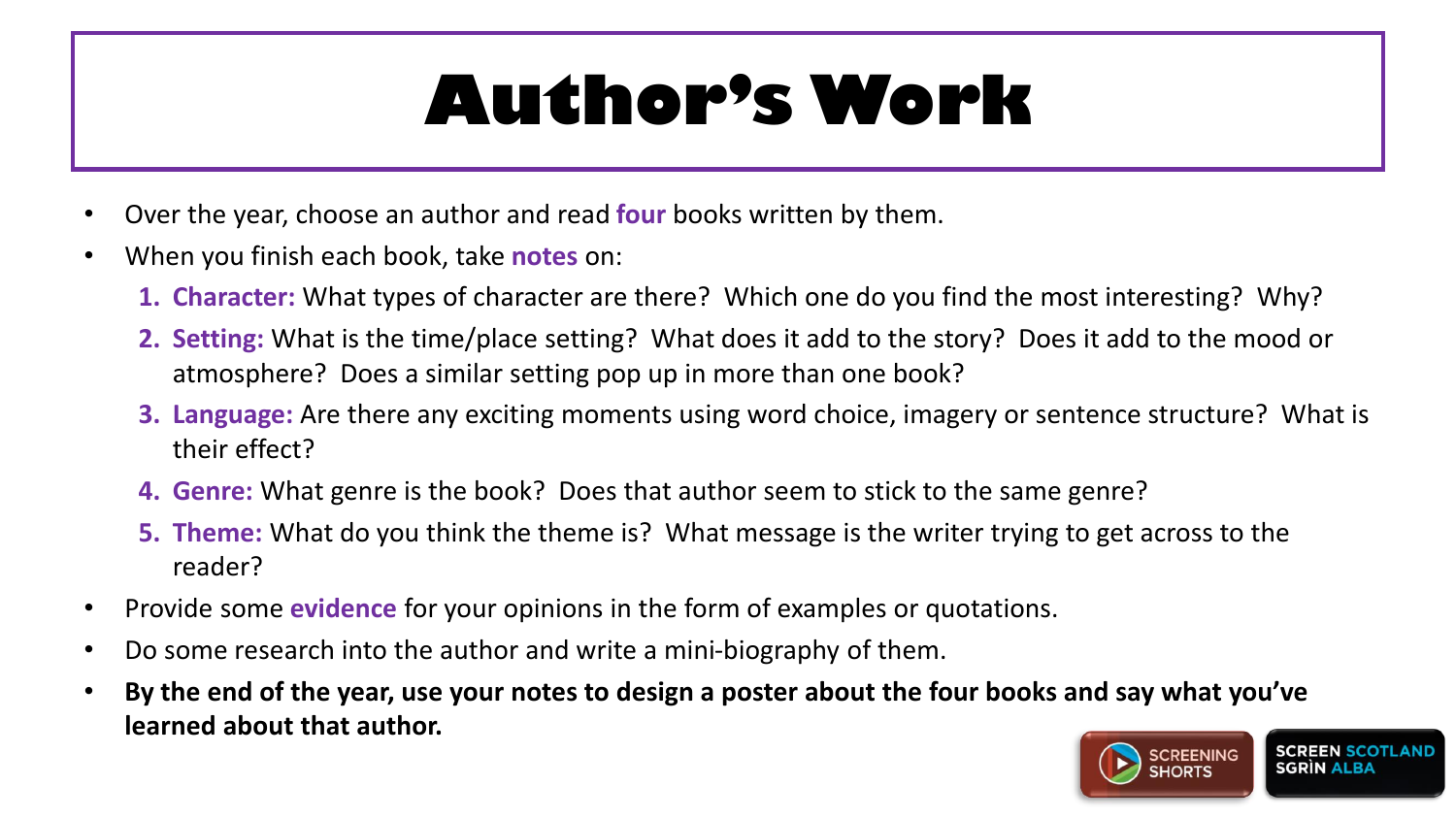#### **Actor's Work**

- Over the year, choose an actor and watch **four** films starring them.
- When you finish each film, take **notes** on:
	- **1. Character:** What type of character does the actor play? Do you find them interesting? Why? What part does costume, dialogue and acting play in making the character interesting?
	- **2. Setting:** What is the time/place setting? What does it add to the story? Does it add to the mood or atmosphere? Does a similar setting pop up in more than one film?
	- **3. Language:** Are there any exciting moments using mise-en-scène, camerawork, editing or sound? What is their effect?
	- **4. Genre:** What genre is the film? Does that actor seem to stick to the same genre?
	- **5. Theme:** What do you think the theme is? What message is the director trying to get across to the audience?
- Provide some **evidence** for your opinions in the form of examples.
- Do some research into the actor and write a mini-biography of them.
- **By the end of the year, use your notes to design a poster about the four films and say what you've learned about that actor.**

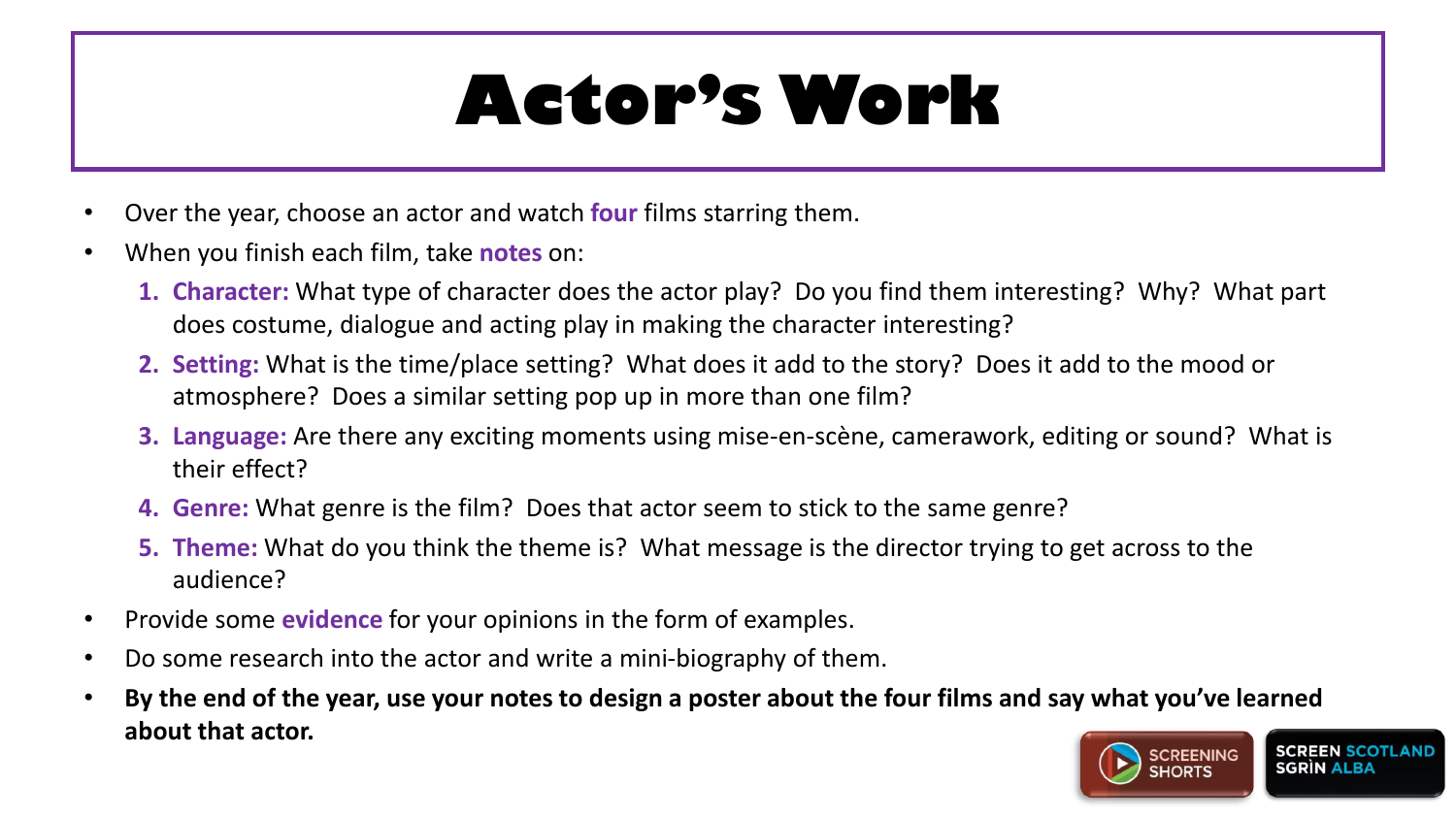## **Genre Study (Book)**

- Over the year, choose a genre (horror, crime, romance...) and read **five** books from it.
- When you finish each film, take **notes** on:
	- **1. Character:** What types of character are in the book? Do you find them interesting? Why?
	- **2. Setting:** What is the time/place setting? What does it add to the story? Does it add to the mood or atmosphere? Does a similar setting pop up in more than one book?
	- **3. Language:** Are there any exciting moments using word choice, imagery or sentence structure? What is their effect?
	- **4. Genre:** What genre is the book in? Is it a good example of that genre? Why/Why not?
	- **5. Theme:** What do you think the theme is? What message is the writer trying to get across to the reader? Is the writer successful?
- Provide some **evidence** for your opinions in the form of examples or quotations. You are looking for **patterns** that appear time and time again in books from that genre.
- **By the end of the year, use your notes to design a poster which compares the five books and outlines what patterns you've noticed in that genre.**

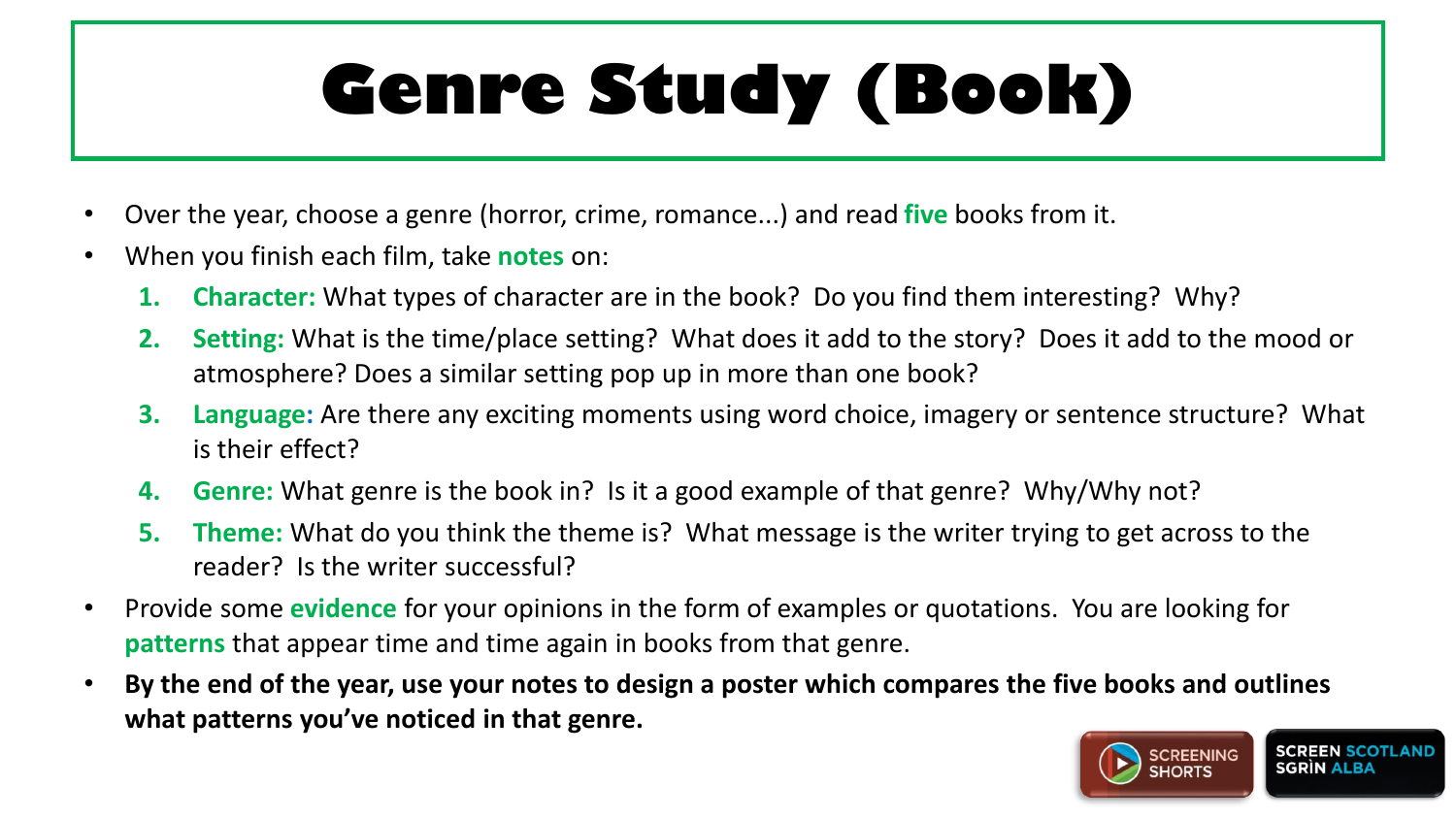## **Genre Study (Film)**

- Over the year, choose a genre (horror, crime, romance...) and watch **five** films from it.
- When you finish each film, take **notes** on:
	- **1. Character:** What types of character are in the film? Do you find them interesting? Why? What part does costume, dialogue and acting play in making the characters interesting?
	- **2. Setting:** What is the time/place setting? What does it add to the story? Does it add to the mood or atmosphere? Does a similar setting pop up in more than one film?
	- **3. Language:** Are there any exciting moments using mise-en-scène, camerawork, editing or sound? What is their effect?
	- **4. Genre:** What genre is the film in? Is it a good example of that genre? Why/Why not?
	- **5. Theme:** What do you think the theme is? What message is the director trying to get across to the audience? Is the director successful?
- Provide some **evidence** for your opinions in the form of examples. You are looking for **patterns** that appear time and time again in films from that genre.
- **By the end of the year, use your notes to design a poster which compares the five films and outlines what patterns you've noticed in that genre.**

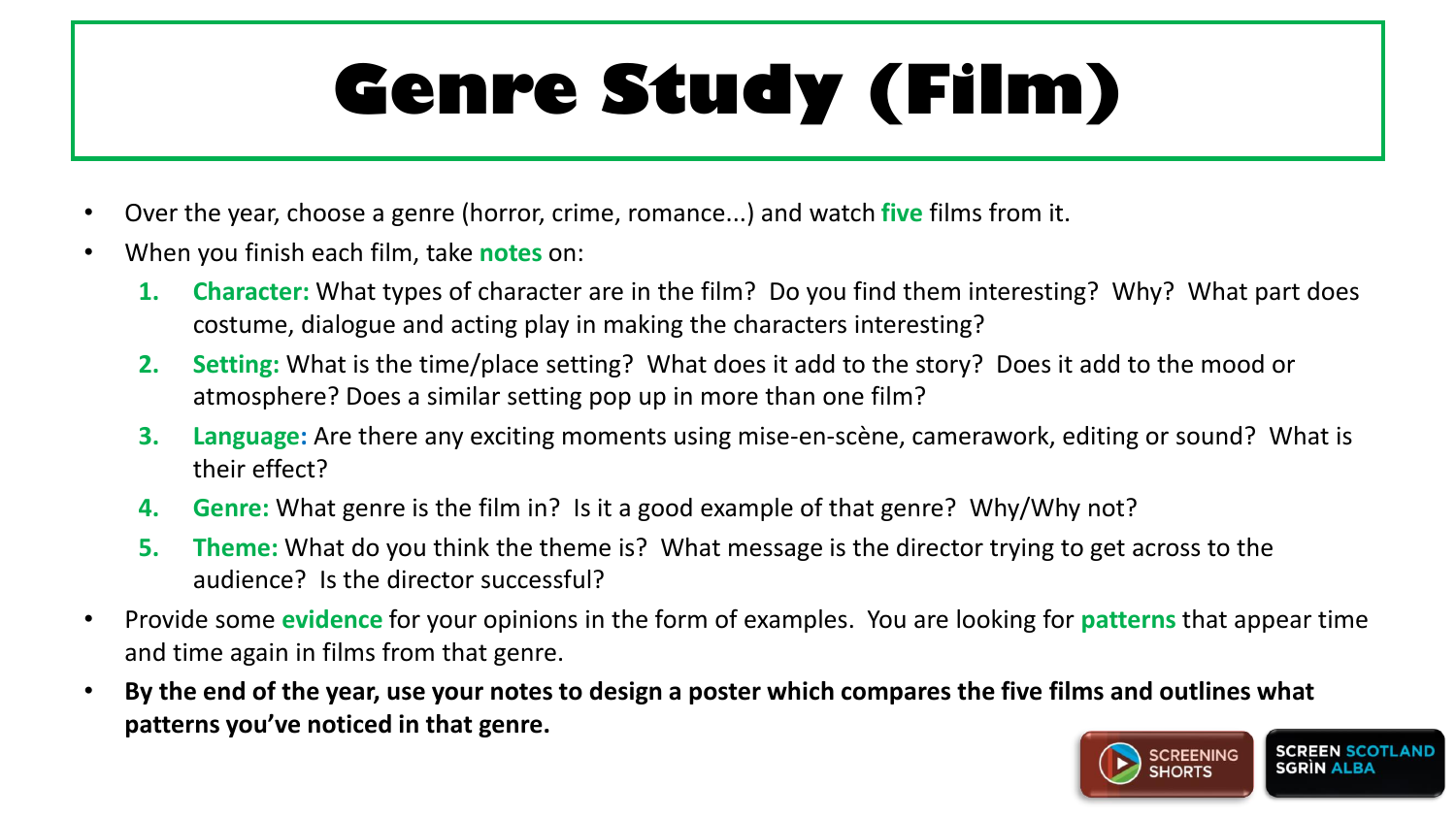### **Prizes!**

- **All** successful posters will be rewarded with a Certificate of Achievement.
- The **best three posters in each class** will win a small prize.
- The **best poster in the whole year group** will win a big prize!